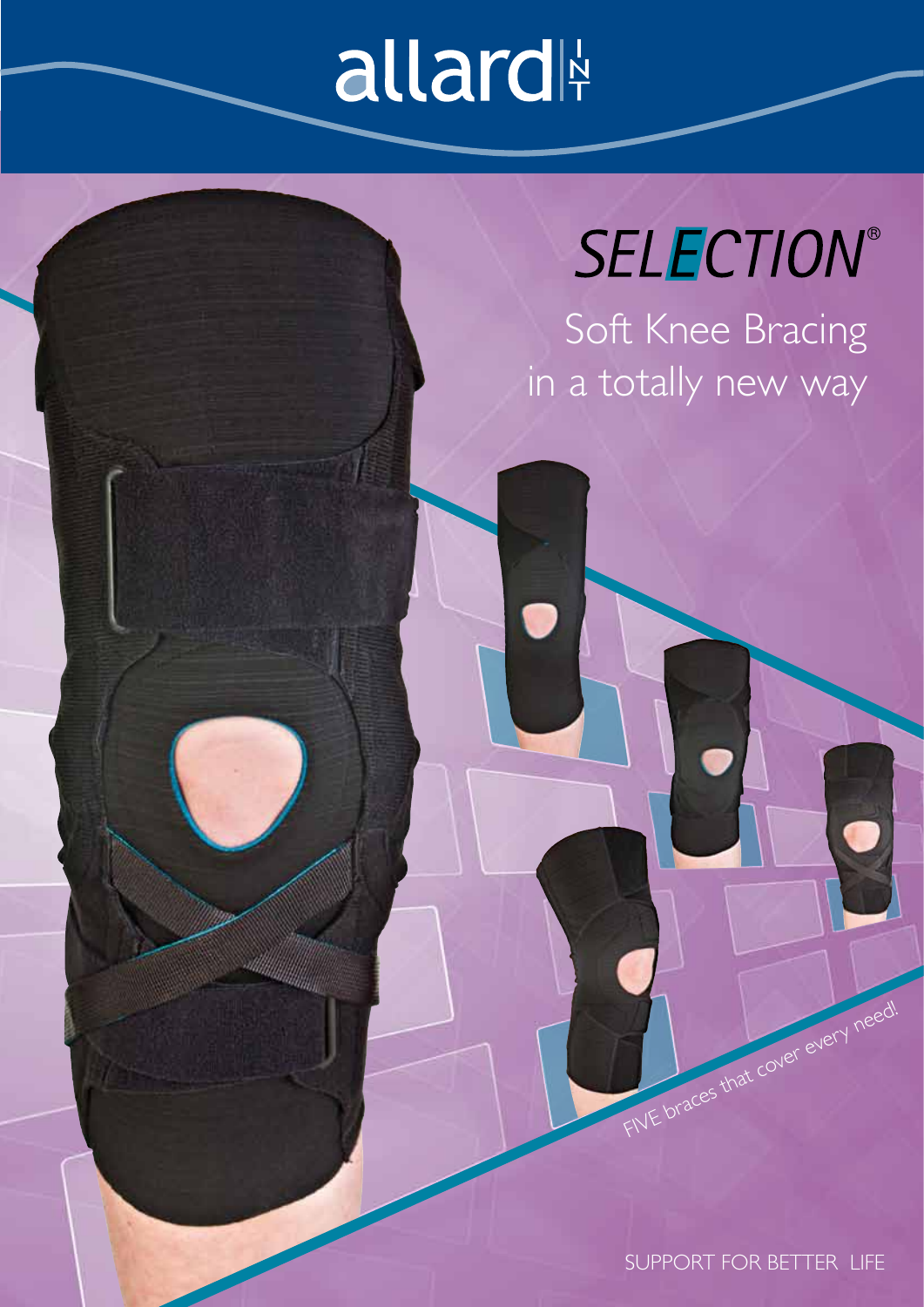

During the design and product development process for the SELECTION knee braces, continuous focus was placed on the underlying anatomical structures. The patella opening follows the anatomical teardrop shape.

To provide a firm hold and to avoid migration the lower strap on the calf section has been positioned high on the muscle body - on top of the Gastrocnemius.



Accommodative function

Soft inner fabric is kind to the skin.

Core function of centre fabric is to offer breathability and transport moisture away from the skin.

Semi-glossy outer finish allows clothing to flow smoothly over the surface.

No edging tape. Material can be cut with scissors without fraying (35701).

When working with the SELECTION line of products, we have chosen a new approach to material selection. New, fresh and with a modern feel it is a combination that meets the users requirements.

The SELECTION-material is thin and pliable, let's the skin breath and keeps it cool.

All hook and loop material has been integrated into the material to make the brace as low profile as possible.

This material does not require any edging tape which also contributes to the low profile, but also allows the practitioner to cut away material if neccessary without fraying (35701).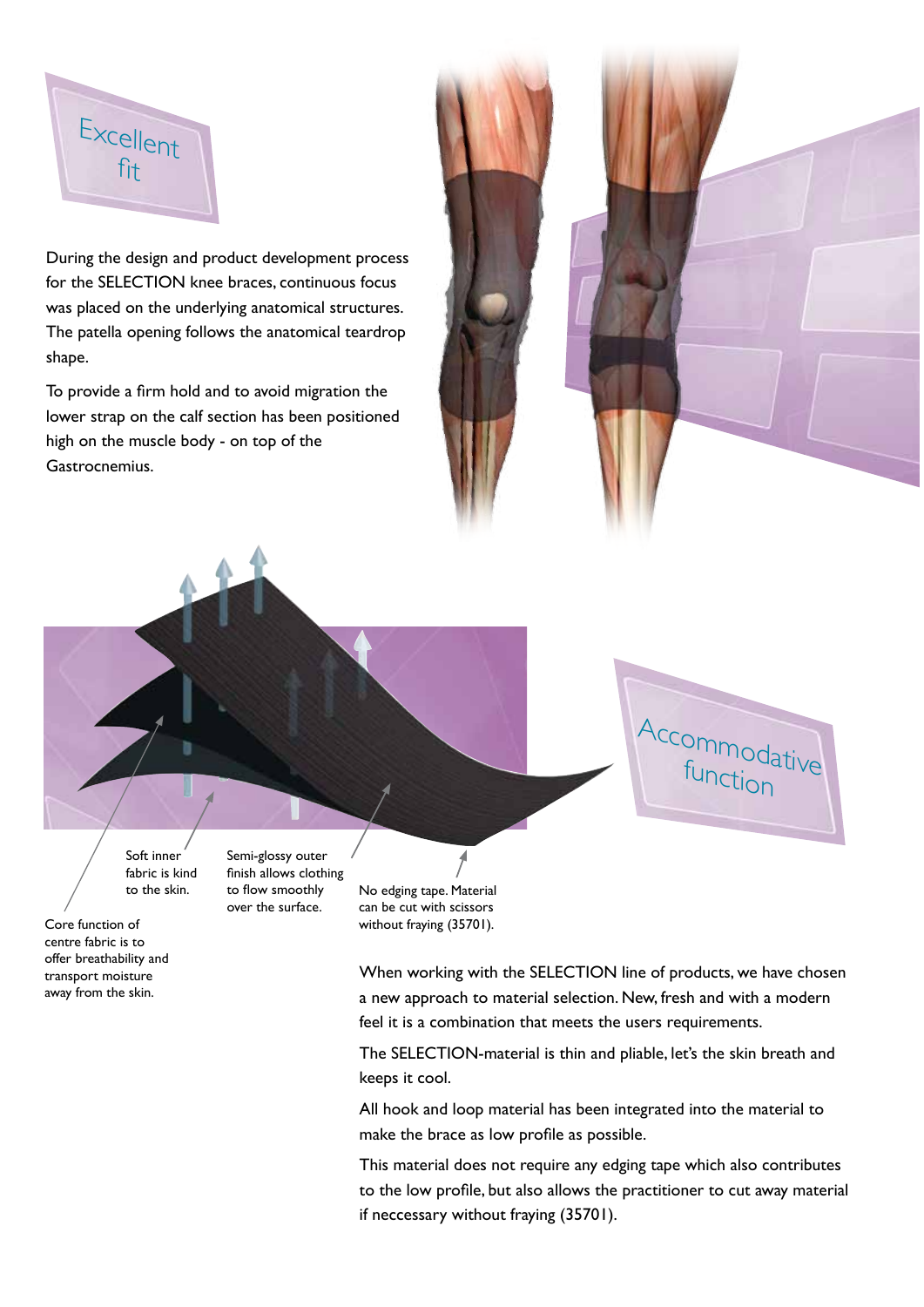



```
Optima Wrap
```


Optima comes in two versions - one tube and one wrap around. They combine range of motion control with medial/ lateral stability and compressive support for knee instability. Both give assistance in reducing hyperextension, adding M-L stability and can assist in A-P instability.

- Removable hyperextension assist
- Increased A-P stability
- R.O.M. joints
- Adjustable in calf and thigh width
- Four pre-shaped straps with integrated D-rings
- Extra pliable and soft material in Popliteal section
- Pull-on loops in upper edge
- Silicone on inside to prevent migration
- Anatomically shaped patella opening
- Gives a light compression, increased proprioception and encourages increased blood circulation in the area.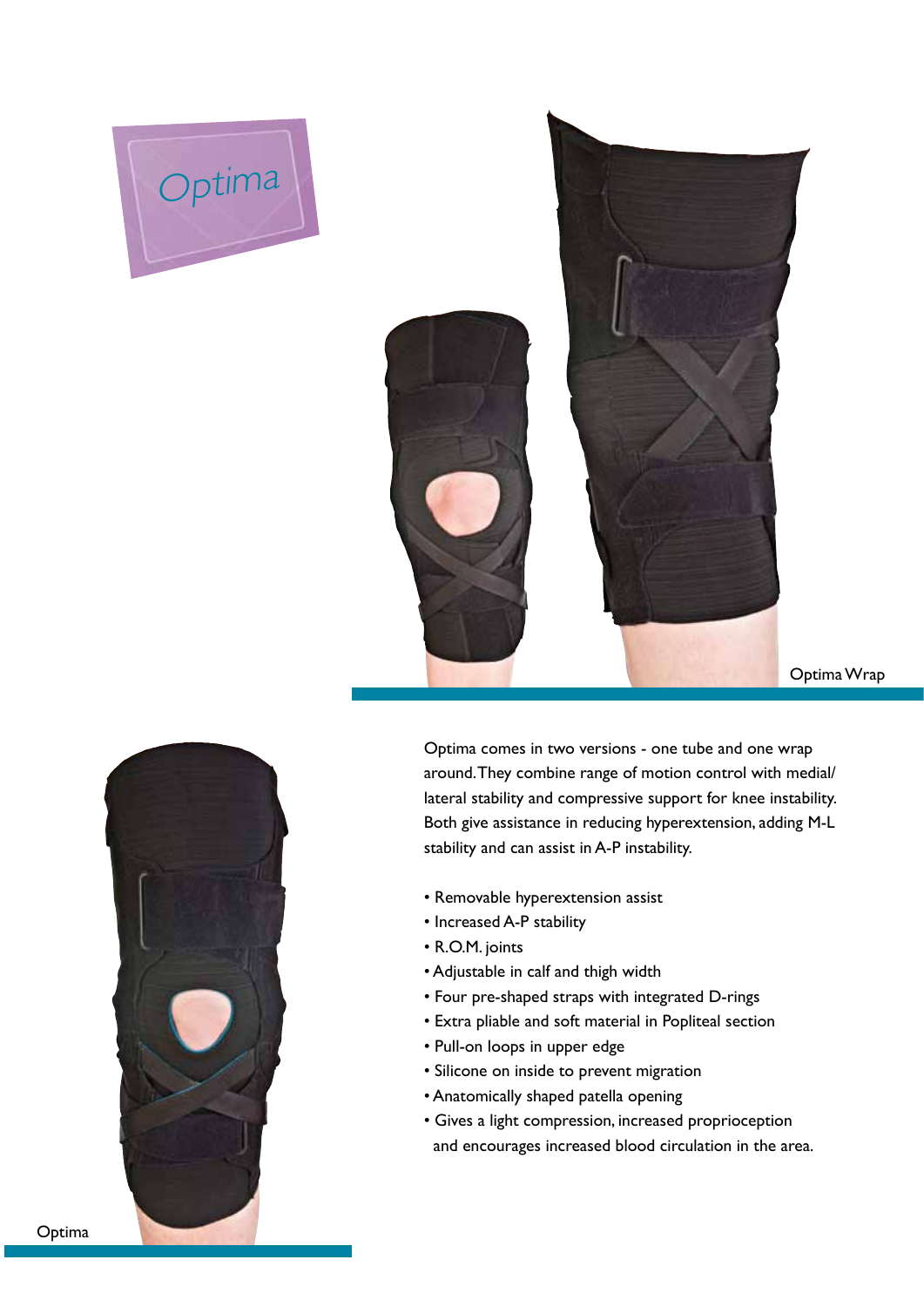

The two more advanced braces (Optima 35702 and 35703) fulfil the demands for a wide variety of knee positioning stability and compression requirements.



The joint uprights have pre-made elliptical slots through which the crossing control straps slide through to offer extension control like you never thought possible in a textile knee brace. These slots also permit crossing strap application without removing the uprights from the brace.

To make it easier for the user the closure for the Hyperextension strap is on the front of the leg. In this way it is also easier for the user to adjust the "pull" during the day.

To provide extra stability to the knee also in A-P direction, the brace has been equipped with two straps beneath the patella. If they are not needed it is easy to cut them off.





Optima is delivered with R.O.M. joints. These are pre-shaped to follow the contour of the leg. The R.O.M. is set to 10° of flexion when delivered. Additional flexion/extension stops are included in the package.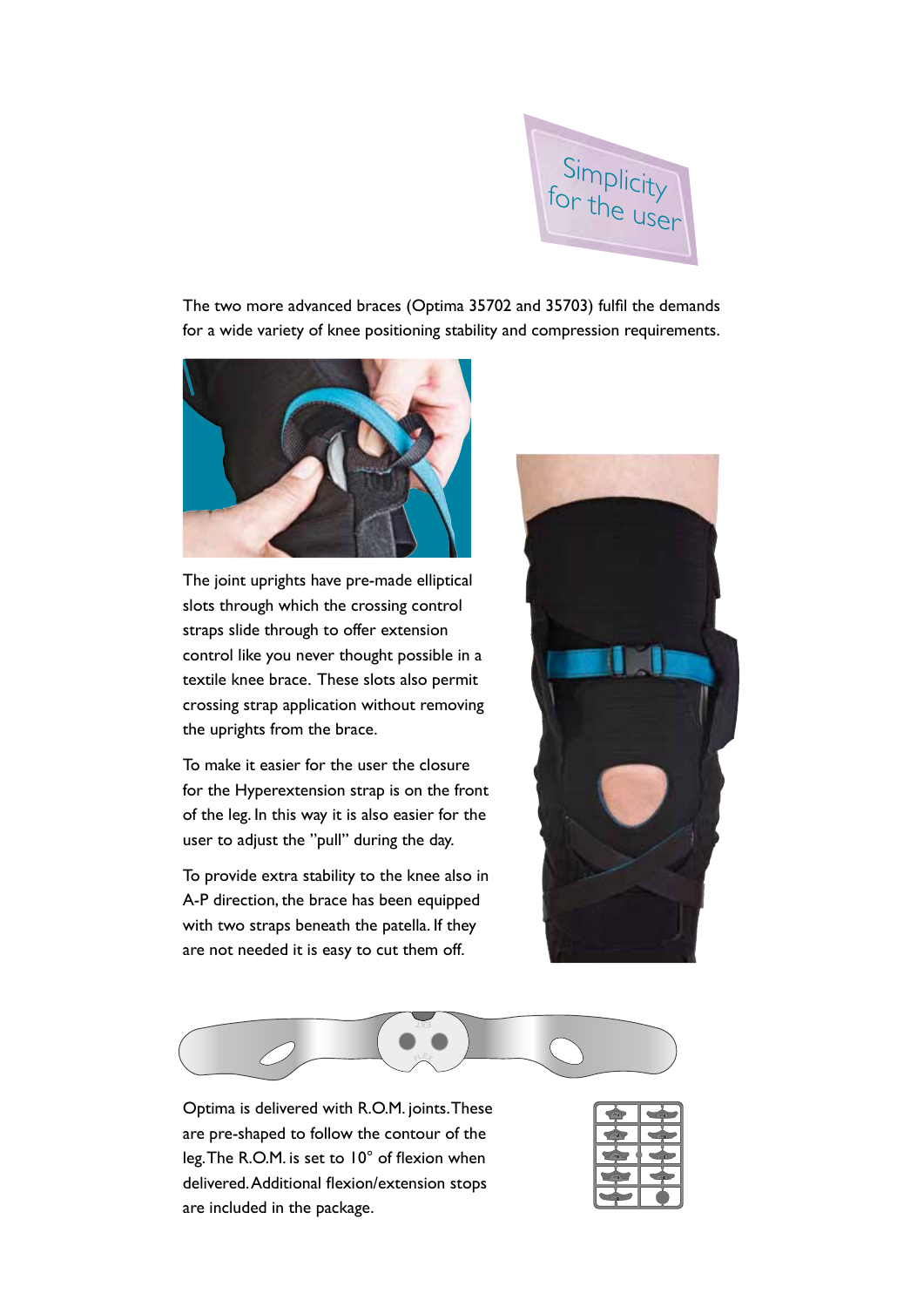![](_page_4_Picture_0.jpeg)

This brace is especially designed for treatment of different kinds of patella related problems. The patella pad can be moved into different positions - medially, laterally or underneith the patella. The brace gives a light stabilization and have stainless steel spiral stays on the sides.

- Patella pad can be moved into different positions
- Adjustable in calf and thigh width
- Extra pliable and soft material in Popliteal section
- Pull-on loops in upper edge
- Silicone on inside to prevent migration
- Anatomically shaped patella opening
- Gives a light compression, increased proprioception and encourages increased blood circulation in the area